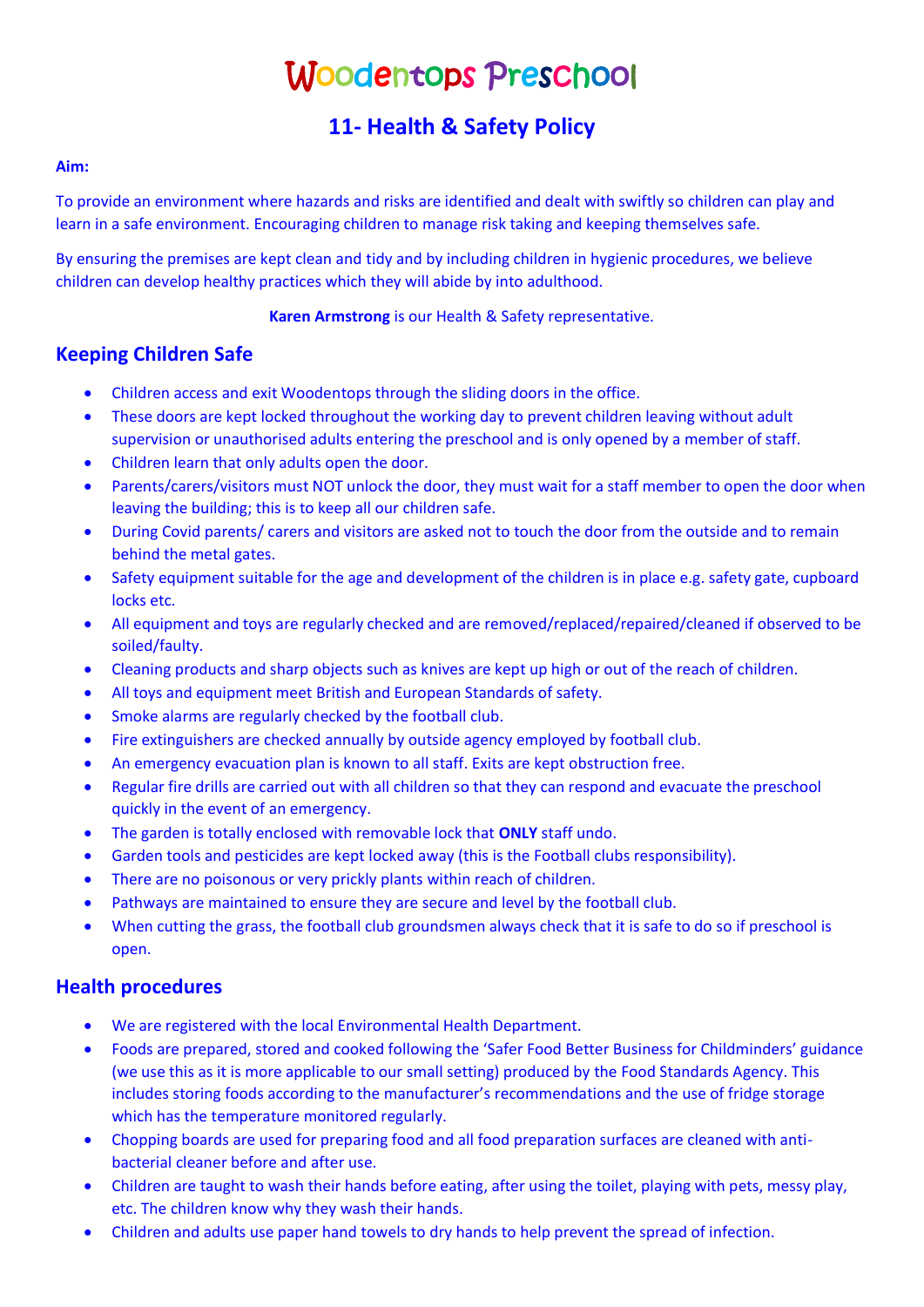- The nappy changing mat is cleaned after each use. Disposable gloves and aprons are available for staff to use. Hands are washed after nappy changes
- Toilets are cleaned daily with anti-bacterial cleaner and checked regularly.
- Floors are kept clean by vacuuming, sweeping or mopping on a regular basis and as needed.
- Any spills or fluids including bodily fluids are cleaned up immediately using the absorbent granules and the area disinfected if appropriate.

#### **Sun Protection Policy**

The damaging effects of exposure to the sun on young skin have been well documented. We will do everything we can, working in partnership with you, to ensure that your child is protected. We will need you to:

- Apply sun cream to your child prior to attending preschool that day.
- Provide high factor sun cream suitable for your child.
- Sun hat (preferably a legionnaire's hat to protect the neck), we do have spares.
- A thin top/cardigan/t-shirt with long sleeves
- We have factor 50 sun cream so we can top up in the afternoon, parents need to agree for us to use it on their child.
- We will ensure that your child uses the sun cream that you have provided and wears the hat.
- We will also avoid spending prolonged periods of time outdoors during the hottest part of the day, and when out will protect your child by creating shady areas.
- We will encourage your child to drink water regularly to prevent dehydration

### **Smoking and Vaping Policy**

In accordance with the EYFS (2021) we have a no smoking and no vaping policy in our preschool. No one is permitted to smoke or vape in our preschool or outside in the garden. We will not take the children into smoky environments and will avoid places that permit smoking wherever possible.

## **Dental Hygiene Policy**

Recent research shows that 38 % of five year olds in England had experienced tooth decay.

- We are very aware of the need to follow good oral hygiene practices and to avoid eating foods and drinks with high sugar content.
- We provide food that is fresh, mainly fruit and vegetables with a variety of products that have no or reduced sugar content.
- We give parents advice on packed lunches and share information from Dept of health.
- Further information and support can be found on the website: [www.stop-the-rot.co.uk](www.stop-the-rot.co.uk%20)

#### Medication

Under the EYFS (2021) we must have a procedure in place for administering medicines.

#### **Prescribed medication**: -

- If your child needs to take medication prescribed by a Doctor, we will need a signed Prescribed Medication form.
- All medicine given to us to administer must be in its original bottle/container and not decanted. It must have the manufacturers guidelines on it with the details from the Doctor/pharmacy.
- If your child has not had antibiotics before, they must stay at home for 48 hours in case of reaction to the antibiotics.
- If your child has a self-held medication, such as an asthma puffer, please obtain an additional one for us to keep at preschool.
- If your child has acute allergies and needs an epipen, please discuss the matter with us. We have had additional training to administer the epipen.